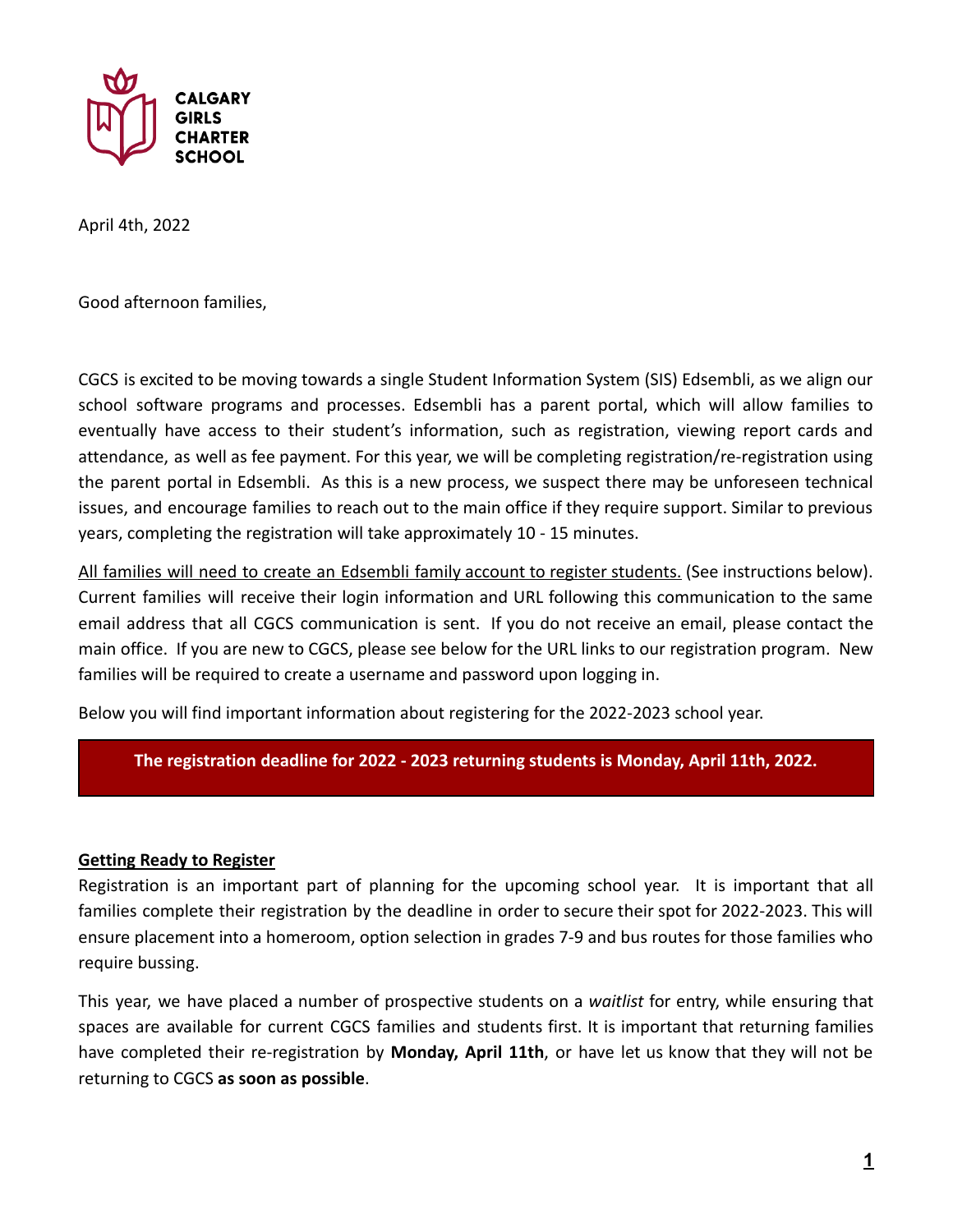# We extend offers for placement to students on our waitlist following April 11th, 2022. *Returning students who do not re-register by the deadline risk losing placement for the upcoming school year.*

If your student currently attends CGCS and is not re-registering for the upcoming school year, please email the main office as soon as possible so that we can release that spot to a student on our waitlist. This email can be sent to the office at **[office@mycgcs.ca](mailto:office@mycgcs.ca)**.

# **In order to prepare for registration, families will need to:**

- (1) Pay any outstanding fees (applies to families with students currently attending CGCS) in [FAMILY](https://fz.calgarygirlsschool.com/) [ZONE](https://fz.calgarygirlsschool.com/).
- (2) Create an Edsembli family account (all families). Please see the instructions below on how to create a new account (new families) or retrieve your password (current families).

# **To register:** If you have a student currently enrolled at CGCS

- (1) Enter your family email address in the username field and click Login. **Your user name** is the Family email address provided to CGCS - same email where all school communications are sent.
- (2) Then, click on **Request a Password Change**. You will then be emailed a temporary password to gain entry to the system, where you will be prompted to select your own password.

If you are a **CURRENT** CGCS family, use the links below, and use the "**Request a Password Change**' option and follow the instructions.

- **● Bel Aire Link (Current grade 4 and 5 students): [CLICK](https://connect.edsembli.com/AB/PRIVATE/CGS/CGCS/Portal/viewer/Login/Login.aspx?logintype=P) HERE \*Current grade 5 students, entering grade 6 at Lakeview will need to register at the Bel Aire campus.**
- **● Lakeview Link:(Current grade 6-8 students) [CLICK HERE](https://connect.edsembli.com/AB/Private/CGS/CalGi/Portal/viewer/Login/Login.aspx?logintype=P)**

If your family is **NEW** to CGCS, use the links below, **Create Account** and follow the steps provided.

- **[New Family Link:](http://connect.edsembli.com/AB/Private/CGS/CGCS/Portal/Online/StudentRegistration) (Bel Aire Campus- Entering Gr 4 - 5)**
- **[New Family Link:](https://connect.edsembli.com/AB/Private/CGS/CalGi/Portal/Online/StudentRegistration) (Lakeview Campus- Entering Gr 6 - 9)**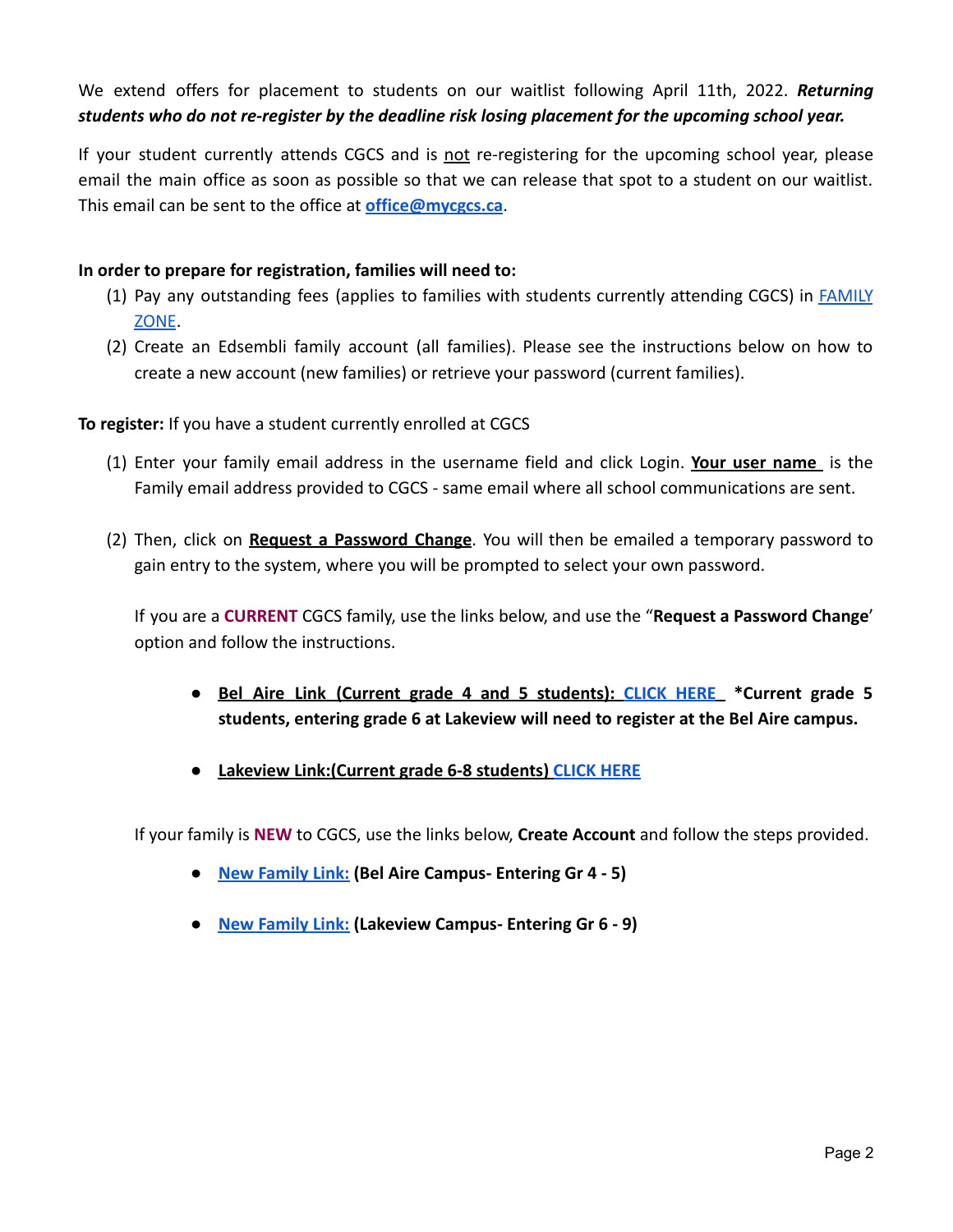| edsembli<br>for Parents                                                                                                                                                                                                                                                                                      |                                                                                                                        |
|--------------------------------------------------------------------------------------------------------------------------------------------------------------------------------------------------------------------------------------------------------------------------------------------------------------|------------------------------------------------------------------------------------------------------------------------|
| edsembli CONNECT is designed to provide student information to students, teachers, parents, and<br>administrative staff. Unauthorized use of authenticated information services is prohibited and subject to<br>prosecution under student conduct code and any number of federal, provincial and local laws. |                                                                                                                        |
| 'User name:<br><b>Current CGCS Families</b><br>Login                                                                                                                                                                                                                                                         | 'edsembli<br>for Parents<br>edsembli CONNECT is desid<br>administrative staff, Unautho<br>prosecution under student co |
| If you do not have a parent account, please click Create Account to get started                                                                                                                                                                                                                              | <b>First Name:</b>                                                                                                     |
| New to CGCS Families<br><b>Create Account</b>                                                                                                                                                                                                                                                                | <b>Last Name:</b><br><b>Email Address:</b>                                                                             |
| If you have registered but did not receive an activation email, click here to resend activation email                                                                                                                                                                                                        | <b>Confirm Email Address:</b><br>Password:                                                                             |
|                                                                                                                                                                                                                                                                                                              | <b>Confirm Password:</b><br>Back<br><b>Create Account</b>                                                              |

## **General Information about Registration**

Families must complete a registration form for **each** student attending CGCS in the upcoming school year. Please ensure you complete one form for each child, not one form for the family. At this point in time, we are currently exploring how to create auto-filled fields with basic information, such as address and contact information. While we work with Edsembli to complete this task, families will be required to enter this information for each child.

If you have any questions throughout the registration process, please do not hesitate to contact the main office for support at 403-220-0745 or [office@mycgcs.ca](mailto:office@mycgcs.ca)

#### **Registration - Step-by-Step**

**Step 1** - Locate the <Online Student Registration> link at top of the information page (see pictures below)

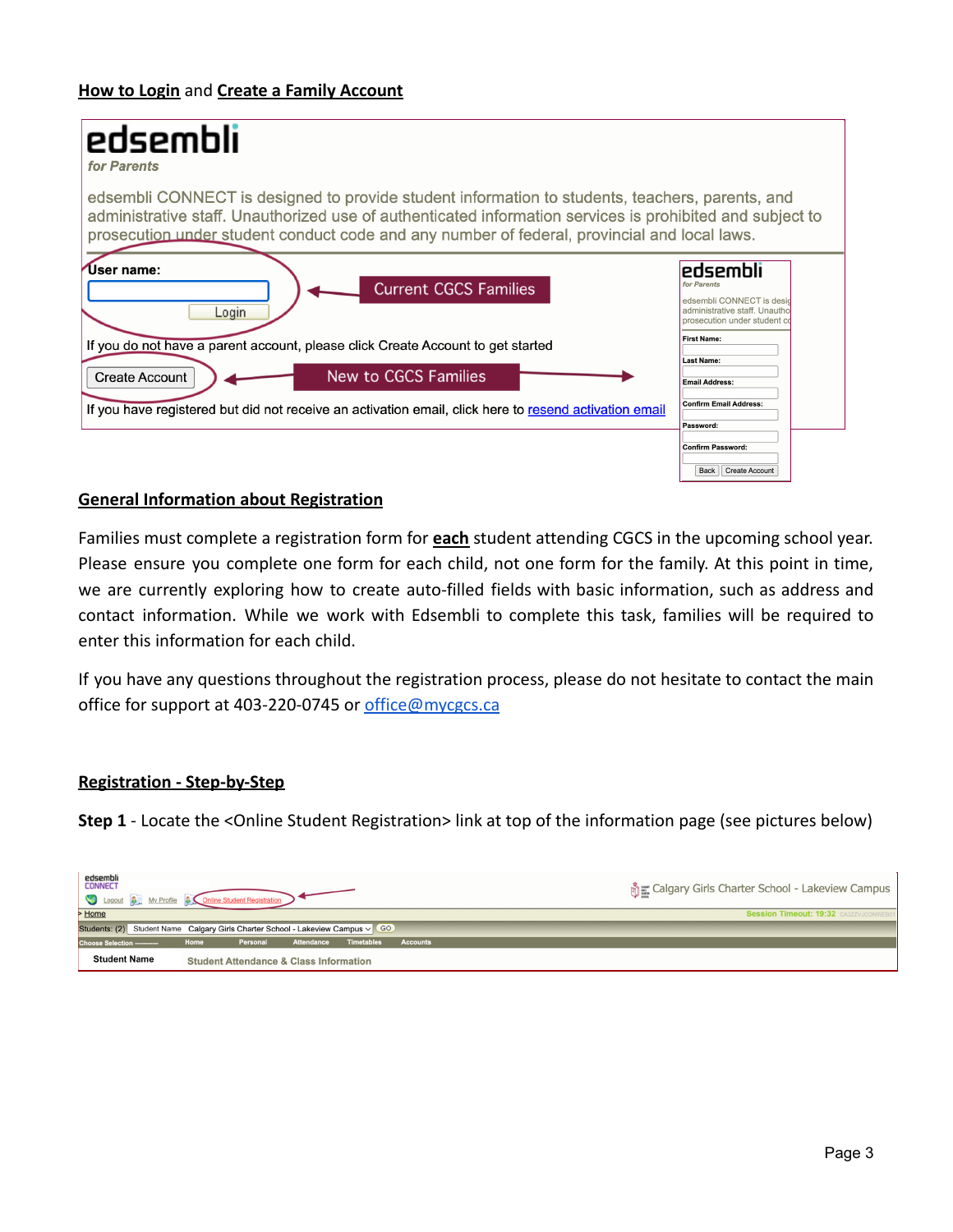### **Step 2 -** Selecting the Campus

From the drop down menu, please select the campus your student currently attends. CGCS will move the child to the appropriate campus in the fall, as needed. Indicate whether or not your student is a new student or select the name of the current student you are registering. After selecting the student, click **Open**, which will take you to the registration form.

| <b>CALGARY</b><br><b>Calgary Girls Charter School Society - Forms</b><br><b>GIRLS</b><br><b>CHARTER</b> | ᢣᢗᠬ<br>CALGARY Calgary Girls Charter School Society - Forms<br><b>GIRLS</b><br>familyemail@email.ca<br><b>CHARTER</b><br><b>SCHOOL</b>                                                                                                                                                                                              |
|---------------------------------------------------------------------------------------------------------|-------------------------------------------------------------------------------------------------------------------------------------------------------------------------------------------------------------------------------------------------------------------------------------------------------------------------------------|
| <b>SCHOOL</b><br>School:<br>√ Select School<br>Calgary Girls Charter School - Bel Aire Campus           | School:<br>Calgary Girls Charter School - Lakeview Campus $\vee$<br>Student:<br>$\vee$ New<br><b>Student Name</b><br><b>Calgary Girls Charter School</b>                                                                                                                                                                            |
| <b>Calgary Girls Charter School - Lakeview Campus</b>                                                   | <b>Family Registration</b><br>Information<br>You must fill out this form to register<br>for the 2022-2023 school year. By<br>filling out this form you are indicating<br>your intent to register and that you<br>must also pay the IRF (Non-<br>Refundable) fee by the outlined dates<br>in order to be fully registered.<br>□ Open |

**Step 3 -** Completing the Form and Submitting

# **→ Ensure you complete** *each section* **as seen below, with checkbox:**

| By accepting here you consent to having your child's photograph published in the CGCS yearbook. An optional 2022-2023 yearbook fee will be included with this year's school fees in family accounts. □                                                                                                                                                                                                                                                         |                                                                                                                                                                |  |
|----------------------------------------------------------------------------------------------------------------------------------------------------------------------------------------------------------------------------------------------------------------------------------------------------------------------------------------------------------------------------------------------------------------------------------------------------------------|----------------------------------------------------------------------------------------------------------------------------------------------------------------|--|
| <b>Family/Child Specific Details</b>                                                                                                                                                                                                                                                                                                                                                                                                                           |                                                                                                                                                                |  |
| <b>Contact 1 Information</b>                                                                                                                                                                                                                                                                                                                                                                                                                                   |                                                                                                                                                                |  |
|                                                                                                                                                                                                                                                                                                                                                                                                                                                                |                                                                                                                                                                |  |
| CALGARY Calgary Girls Charter School Society - Forms<br><b>GIRLS</b><br><b>CHARTER</b><br><b>SCHOOL</b>                                                                                                                                                                                                                                                                                                                                                        |                                                                                                                                                                |  |
|                                                                                                                                                                                                                                                                                                                                                                                                                                                                |                                                                                                                                                                |  |
| <b>Back</b>                                                                                                                                                                                                                                                                                                                                                                                                                                                    | <b>m</b> Clear<br>$\checkmark$ Submit                                                                                                                          |  |
| <b>Calgary Girls Charter School Family Registration Information</b>                                                                                                                                                                                                                                                                                                                                                                                            | <b>Calgary Girls Charter School - Lakeview Campus</b><br>6304 Larkspur Way SW<br>Calgary Alberta T3E 5P7<br>(403)220-0745<br>www.office@calgarygirlsschool.com |  |
| <b>Calgary Girls School Family Registration Information</b>                                                                                                                                                                                                                                                                                                                                                                                                    |                                                                                                                                                                |  |
| <b>Terms of Reference</b>                                                                                                                                                                                                                                                                                                                                                                                                                                      |                                                                                                                                                                |  |
| Use of this Family Registration Information form is subject to your acceptance of this Terms of Service agreement (the "Agreement"). If you do not accept this agreement, please do not<br>continue with the completion and submission of this form and contact the school. Throughout the Agreement, the terms "we", "our", or "us" refers to the Calgary Girls Charter School, and<br>"you" or "your" refers to you, the visitor to our Registration Portal. |                                                                                                                                                                |  |
| <b>Registration Declaration</b>                                                                                                                                                                                                                                                                                                                                                                                                                                |                                                                                                                                                                |  |
| You must fill out this form to register for the 2022-2023 school year. By filling out this form you are indicating your intent to register for the coming year. In order to complete registration, the<br>Instructional Resource Fee (\$115 for BA and &160 for LV) for 2022-2023 must be paid. This fee is non-refundable.                                                                                                                                    | <del>, ayo 1</del>                                                                                                                                             |  |